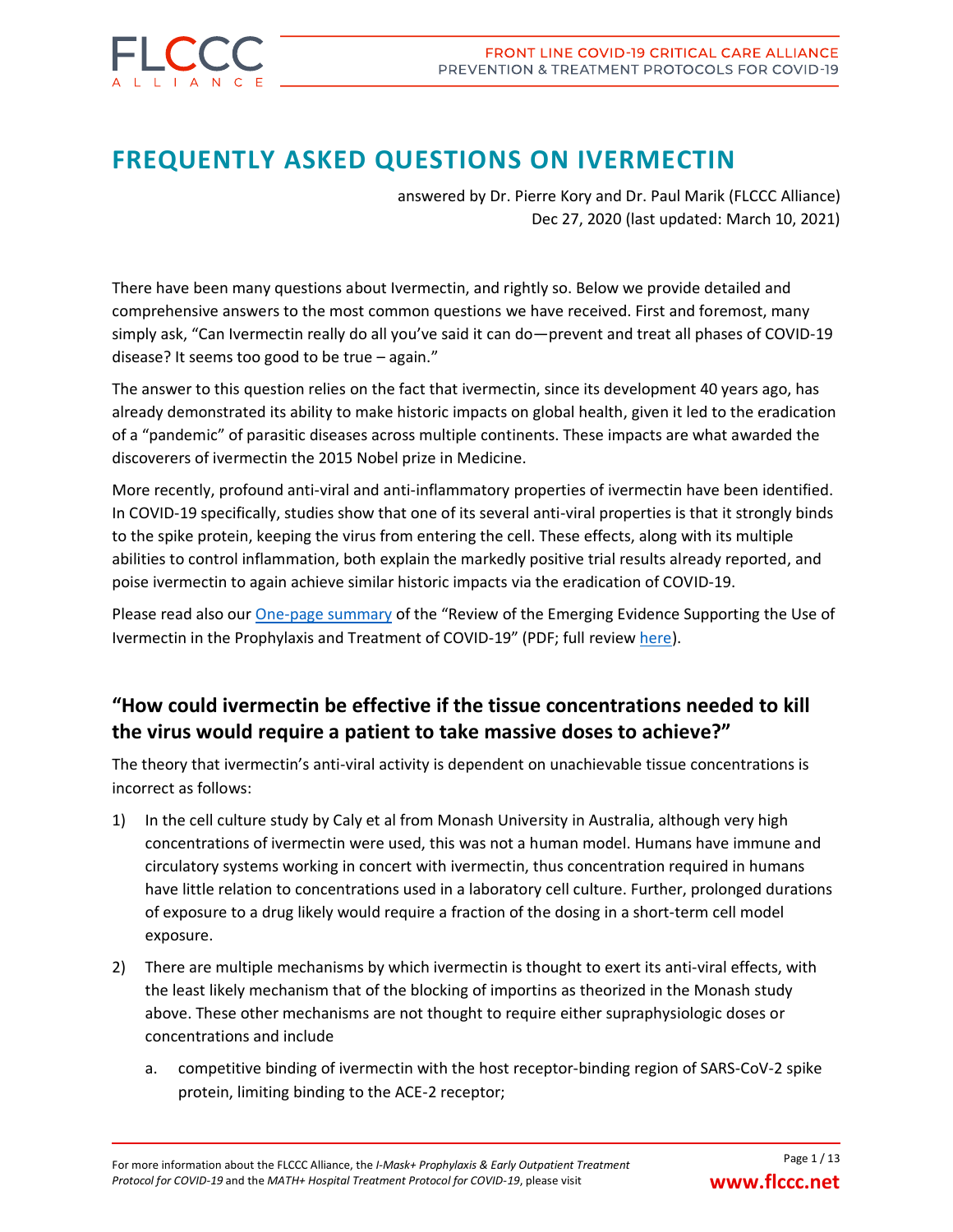

- b. binding to the SARS-CoV-2 RNA-dependent RNA polymerase (RdRp), thereby inhibiting viral replication (Swargiary, 2020);
- c. binding/interference with multiple essential structural and non-structural proteins required by the virus in order to replicate.
- 3) The theory that ivermectin would need supraphysiologic tissue concentration to be effective is most strongly disproven by the now 24 controlled clinical trials which used standard doses of ivermectin yet reported large clinical impacts in reducing rates of transmission, deterioration, and mortality.

# **"My Primary care physician (PCP) will not prescribe ivermectin. Where can I get a script?"**

We understand and empathize with the challenges faced in obtaining a prescription for ivermectin during this time period prior to its use being formally adopted in national or international COVID-19 treatment guidelines. However, we are anticipating these treatment guidelines to be updated in the near future. Alternately, please know our scientific review manuscript on ivermectin in COVID-19 is undergoing expedited peer-review at a prominent American medical journal, and if it passes peer review and becomes published, we anticipate that this will also make access to ivermectin more widespread. However, until such a time when its use as both a prophylactic and treatment agent is more widely accepted or recommended, many physicians will be reluctant to prescribe. We can only suggest the following approaches:

- 1) Discuss with your primary health care provider. If they are unconvinced of the data, share with them our manuscript which can be downloaded from the FLCCC Alliance Website (https://covid19criticalcare.com/flccc-ivermectin-in-the-prophylaxis-and-treatment-of-covid-19/) or from the OSF pre-print server (https://osf.io/wx3zn/). Please understand that many will prefer to avoid adoption of ivermectin treatment until such a time as the guidelines are updated or the manuscript gets published.
- 2) The second option is to try one of the doctors that can provide telemedicine consultation here: "Drs Prescribing Ivermectin." <https://www.exstnc.com/> Confirm the price of any visit prior to the consultation. We have reports of some doctors charging exorbitant fees. We also provide a list of telemedicine contacts (US only) on our website[: Obtain a prescription for ivermectin](https://covid19criticalcare.com/i-mask-prophylaxis-treatment-protocol/take-action-and-share-the-infos-with-your-doctor/#ivdoctors)
- 3) If more pills are desired than can be provided locally, you can order in bulk from the Canadian King Pharmacy (www.canadianpharmacyking.com), however you will need a prescription.

### **"Can I request expert advice or consultation from the FLCCC Alliance?"**

Given the sheer volume of requests and the limited number of expert clinicians that make up the FLCCC Alliance, the doctors are not able to respond to individual requests for expert consultation on patients ill with COVID-19. Furthermore, we cannot provide treatment recommendations for patients that are not under our direct care. However, we can offer interested patients, families, and health care providers our COVID-19 treatment expertise and guidance contained in our published and pre-published manuscripts. Given that the majority of requests for consultation have been on cases where patients are failing stan-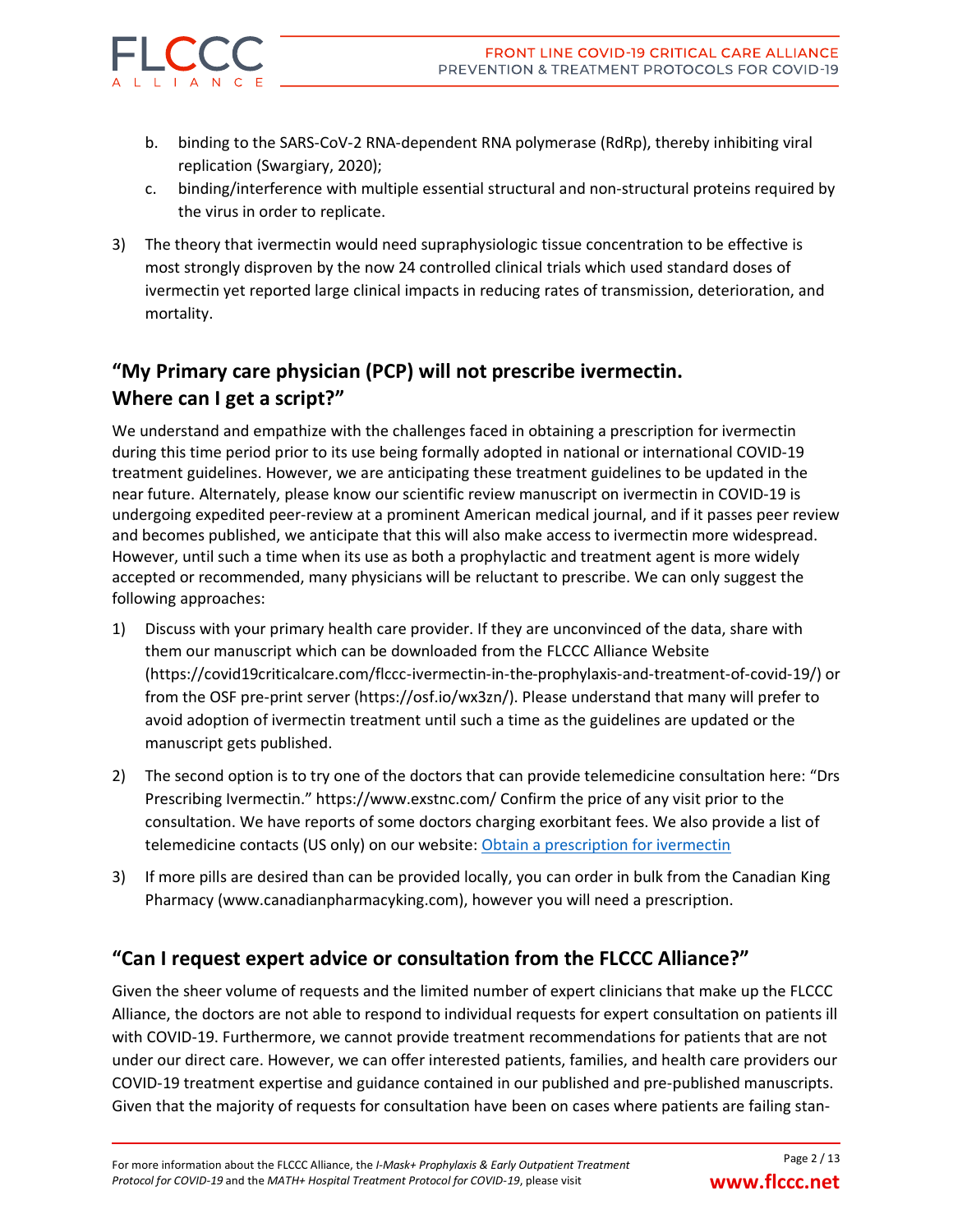

dard therapies, we suggest that those interested review the section on "salvage therapies" in An FLCCC Alliance guide to the management of COVID-19 (www.flccc.net/flccc-protocols-a-guide-to-the-managementof-covid-19/; #24, p. 19). We also emphasize the importance of recognizing that COVID-19 respiratory disease is not a viral pneumonia, but rather an "organizing pneumonia", and as such, in fulminant cases, would typically require high doses of corticosteroids as in our protocol. For support of this, please refer to our paper on "SARS-CoV-2 Organizing Pneumonia" (bmjopenrespres.bmj.com/content/7/1/e000724.full). Lastly, we recommend that patients ill with COVID-19 at any stage of disease receive ivermectin, as per the accompanying manuscript which compiles and reviews the large evidence base supporting this therapy.

## **"Will ivermectin interfere with the vaccine and can I continue to take ivermectin once vaccinated?"**

Our understanding of the importance of ivermectin in the context of the new vaccines, is that ivermectin prophylaxis should be thought of as complementary bridge to vaccination until the vaccines are made available to all those in need. At this time, and after speaking with the vaccine experts, we do not believe that ivermectin prophylaxis interferes with the efficacy/immune response to the vaccine, however it must also be recognized that no definitive data exists to more specifically answer this question. However, given that maximal immunity from the vaccines is only achieved 2 weeks after the second dose of vaccine, it is reasonable to take bi-weekly ivermectin until this time point.

### **"Is ivermectin safe and are there any contraindications for use?"**

The discovery of ivermectin in 1975 was awarded the 2015 Nobel Prize in Medicine given its global impact in reducing onchocerciasis (river blindness), lymphatic filiariasis, and scabies in endemic areas of central Africa, Latin America, India and Southeast Asia. It has since been included on the WHO's "List of Essential Medicines with now over 4 billion doses administered. Numerous studies report low rates of adverse events, with the majority mild, transient, and largely attributed to the body's inflammatory response to the death of parasites and include itching, rash, swollen lymph nodes, joint paints, fever and headache. In a study which combined results from trials including over 50,000 patients, serious events occurred in less than 1% and largely associated with administration in Loa Loa infected patients. Further, according to the pharmaceutical reference standard *Lexicomp*, the only medications contraindicated for use with ivermectin are the concurrent administration of anti-tuberculosis and cholera vaccines while the anticoagulant warfarin would require dose monitoring. Another special caution is that immunosuppressed or organ transplant patients who are on calcineurin inhibitors such as tacrolimus or cyclosporine or the immunosuppressant sirolimus should have close monitoring of drug levels when on ivermectin given that interactions exist which can affect these levels. A longer list of drug interactions can be found on the database of https://www.drugs.com/ivermectin.html, with nearly all interactions leading to a possibility of either increased or decreased blood levels of ivermectin. Given studies showing tolerance and lack of adverse effects in human subjects given even escalating, high doses of ivermectin, toxicity is unlikely although a reduced efficacy due to decreased levels may be a concern. Finally, ivermectin has been used safely in pregnant women, children, and infants.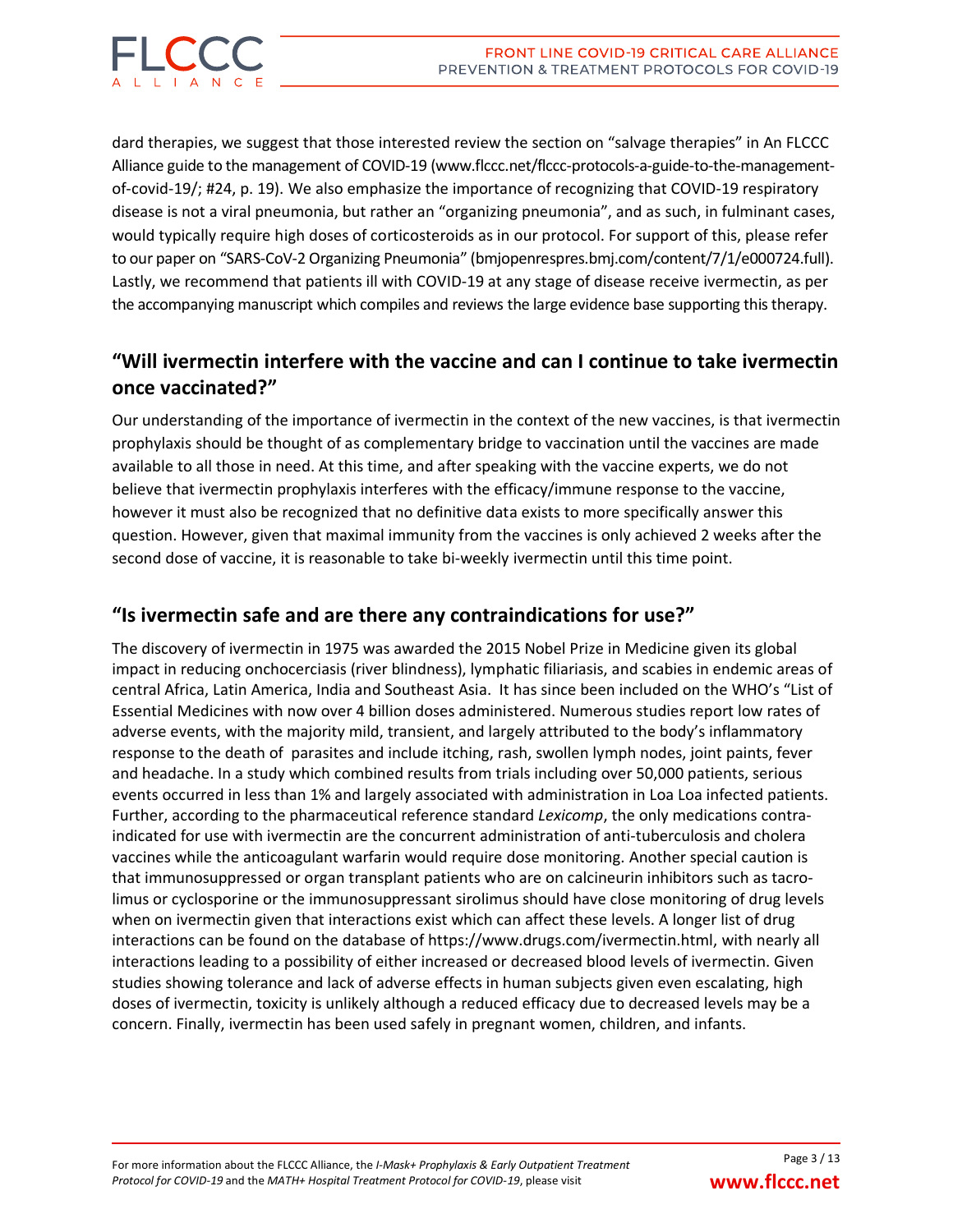

### **"Can ivermectin be given to patients with acute or chronic liver disease?"**

In regards to liver disease, ivermectin is well tolerated, given that there is only a single case of liver injury reported one month after use that rapidly recovered. ivermectin has not been associated with acute liver failure or chronic liver injury. Further, no dose adjustments are required in patients with liver disease.

# **"Shouldn't we do a large, prospective, double-blind, placebo-controlled study to "prove" it works before adopting yet another treatment that will not work?"**

There are several reasons why such a study would likely be unethical to conduct at the current time. We agree that further studies can and should be done but placebo controlled RCT's should be avoided due to the following:

- Currently, a total of over 3,000 patients have been included within numerous randomized, controlled trials with the overall signal of benefit in important clinical outcomes strongly positive with tight confidence intervals. This would make the likelihood of causing significant harm to study subjects in a medical research trial using placebo to be unacceptably high given excessive morbidity and mortality associated with COVID-19.
- Further, the WHO ACT Accelerator Program [\(www.who.int/initiatives/act-accelerator/about\)](https://www.who.int/initiatives/act-accelerator/about) sub-section focused on treatments for COVID-19 and headed by UNITAID has hired research consultants to identify and perform a global systematic review and meta-analysis of all active ivermectin trials in COVID-19. The consultant anticipates having results available from several additional, large clinical trials within the next 4 weeks, and predicts the accumulation of sufficient patient data in these trials to reach a conclusion and recommendation for or against use of ivermectin in COVID-19 during the month of January 2021. Preliminary analyses by the consultants were recently presented at an international research conference and all the available trial results at the time strongly supported the efficacy of ivermectin in COVID-19. If, based on the projected amount of trial data in the coming month, a recommendation for use of ivermectin in COVID-19 is issued by the WHO, any planned subsequent placebo-controlled trials would have to be terminated.

### **"Aren't most of the trials poorly designed and executed, with high risks of bias?"**

All clinical trials suffer from risks of bias in their design and conduct, as assessed by the Cochrane Risk of Bias 2.0 tool that assesses trial biases with the grades of "some concern, low, moderate, high, or serious". Although one group of authors has assessed many of the trials as having moderate to severe risks of bias, performing meta-analyses of these trials can more accurately detect the true effects despite individual trial biases. Multiple groups, including ours, have performed meta-analyses of these trials, with all groups finding consistent benefits amongst the trials. In fact, the consistency of trial results from both sets of randomized and observational controlled trials from varied centers and countries and trial sizes and disease phases lend even more validity to the estimates of benefit. The references/links to two large meta-analyses can be found below, in addition to the meta-analyses of both prophylaxis and treatment trials performed in our review manuscript: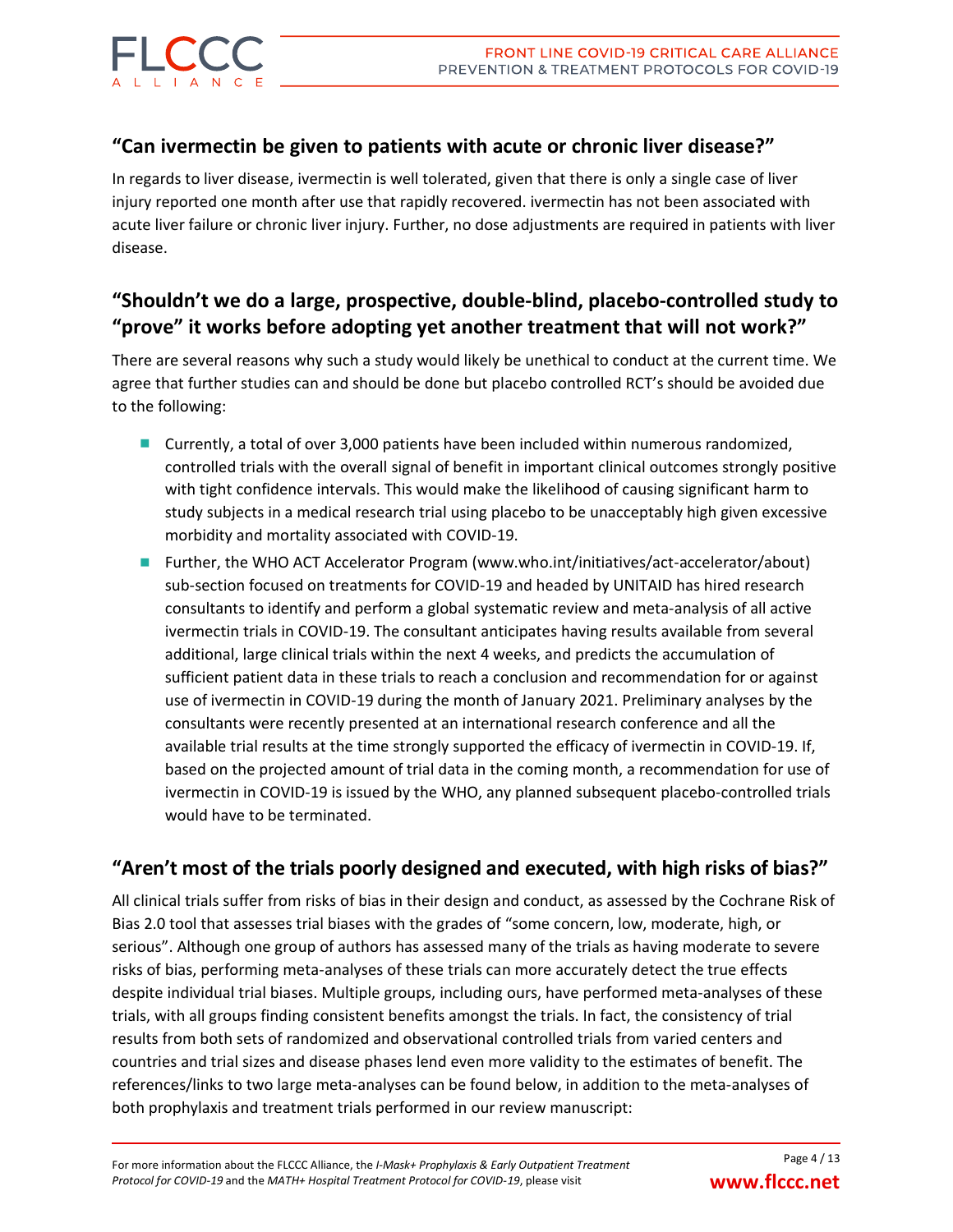- 1) FLCCC Alliance review on ivermectin in COVID-19 https://covid19criticalcare.com/flcccivermectin-in-the-prophylaxis-and-treatment-of-covid-19/;
- 2) https://ivmmeta.com/ this research group's meta-analysis calculated that the odds of ivermectin not being effective in COVID-19 is one in 67 million;
- 3) Toxicology and Pharmacology Department from Lyon University, France: http://www.metaevidence.org/viewMApredictive2.aspx?exposition=684&pathology=87&selfocus= 1&selSubgroup=0&domain=12

# **"Given the large and rapidly rising numbers of U.S patients with COVID-19, couldn't a large randomized controlled trial be performed quickly?"**

"Peacetime" processes of waiting for "the perfect clinical trial" when we are "at war" with rising case counts, dwindling hospital beds, and increasing deaths is illogical and also unethical as above. All therapeutic decisions in medicine involve implicit risk/benefit calculations. When considering a safe, low-cost, widely available medicine that has been repeatedly shown to lead to consistent mortality and transmission decreases, deferring adoption of this therapy while waiting for "perfect" or "unassailable" data is far more likely to cause excessive harm compared to the lower risk of adopting a safe, low-cost therapy. Again, based on a minimum of the 24 controlled trials results available, the odds that ivermectin is ineffective is 1 in 67 million as per the Covid19 study research group above. ivermectin can and will be studied in well-designed observational trials which can provide equally accurate conclusions.

The odds that, in the US, we continue to descend further into a humanitarian disaster of historically adverse economic and public health impacts is simply the current reality. Humanist pragmatism, utilizing a therapeutic benefit/safety calculation must be emphasized in place of the now standard, overly strict evidence-based medicine paradigm given the state of the current public health crisis. Further, the numerous careful analyses reporting that, in regions with ivermectin distribution campaigns, precipitous decreases in both case counts and case fatality rates occurred immediately after these efforts began, this further supports the validity and soundness of the decision to immediately adopt ivermectin in the prophylaxis and treatment of COVID-19.

### **"Shouldn't we wait for more data before widely adopting another medicine that may not work?"**

Making a risk/benefit decision at this time, with the currently available data showing consistent high efficacy and safety with mortality benefits from 24 controlled trials, would far exceed the strength and validity of the rationales used to adopt the entirety of currently employed therapeutics in COVID-19 given all were adopted in the setting of either

- 1) weak clinical impacts measured (remdesivir, monoclonal antibodies, convalescent plasma);
- 2) high costs (remdesivir, monoclonal antibodies, convalescent plasma, vaccines);
- 3) significant adverse effects (remdesivir, vaccines);
- 4) weak, conflicting, or non-existing evidence bases to support use (remdesivir, monoclonal antibodies, convalescent plasma);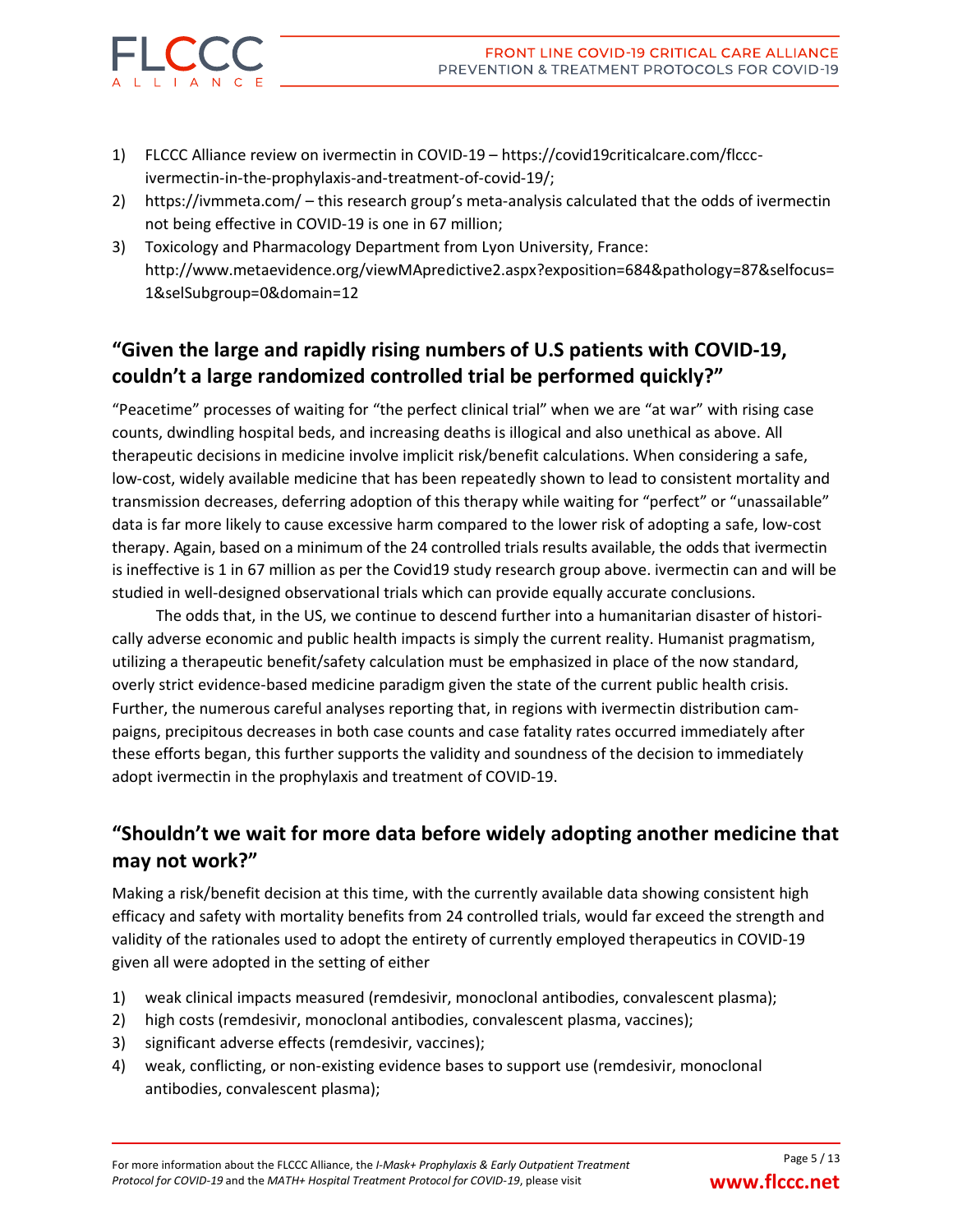

- 5) conflicting treatment guidelines (remdesivir WHO and NIH recommendations conflict);
- 6) non-peer reviewed studies (remdesivir, monoclonal antibodies, convalescent plasma);
- 7) absence of even pre-print study data available for wider scientific review (vaccines).

### **"If ivermectin is so effective in COVID-19, how come no countries have adopted it into their national treatment guidelines?"**

Multiple countries and regions have formally adopted ivermectin into their treatment guidelines, with several having done so only recently, based on the emerging data compiled by the FLCCC Alliance.

Examples include:

- 1) Macedonia December 23, 2020
- 2) Belize December 22,2020
- 3) Uttar Pradesh in Northern India a state with 210 million people adopted early home treatment kits which include ivermectin on October 10, 2020
- 4) State of Alto Parana in Paraguay September 6, 2020
- 5) Capital City of Lucknow in Uttar Pradesh August 22, 2020
- 6) State of Chiapas, Mexico August 1, 2020
- 7) 8 state health ministries in Peru Spring/summer 2020
- 8) Lima, Peru Many clinics, districts use and distribute ivermectin, as of October the hospitals no longer use.

# **"Isn't the existing set of clinical studies of ivermectin inconclusive since they are all small?**

While a minority have been "small" (generally defined as including less than 100 patients, particularly when looking at mortality as an endpoint), the majority have been large, with several including hundreds of patients. The smaller studies were, as expected, less likely to find statistically significant differences, while every randomized controlled trial (RCT) which included over 100 patients found highly statistically significant differences in important clinical outcomes, reporting decreases in rates of transmission, progression, or mortality as follows:

- $\blacksquare$  3 prophylaxis RCT's with  $>$  100 patients each large benefits, all statistically significant;
- 3 outpatient RCT's with > 100 patients each large benefits, all statistically significant;
- 4 hospital patient RCT's with > 100 patients each large benefits, all statistically significant.

Further, the total number of patients within controlled trials now include over 6,500 patients with over 2,500 within randomized, controlled trials alone. This number of randomized patient data now approaches the number of treated patients with the RECOVERY randomized controlled trial, a study whose results immediately transformed the treatment of COVID-19 with widespread adoption of corticosteroids in patients with moderate to severe illness.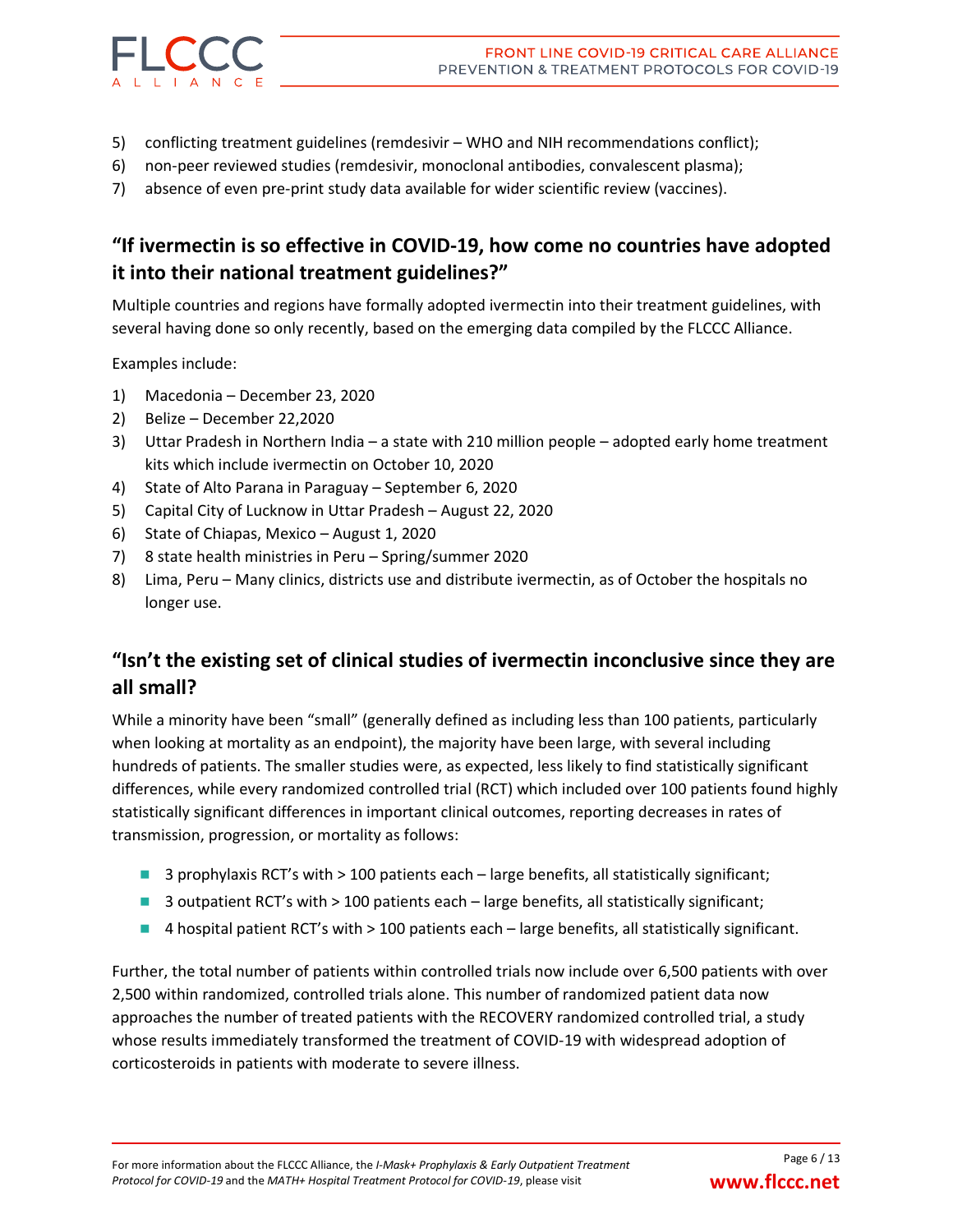# **"Isn't the promotion of ivermectin the same thing as hydroxychloroquine – everyone claims it works when all the randomized controlled trials showed it didn't?"**

The decision to adopt hydroxychloroquine was made early in the pandemic, when, despite the lack of clinical trials data to support use, there existed a scientific rationale given pre-clinical data suggesting anti-viral and anti-inflammatory properties. Thus, the decision at that time was likely a sound one based on a risk/benefit calculation given HCQ's low cost, minimal adverse effect profile, wide availability/ease of compounding, and long history of use. Such a decision was also entirely in keeping with Principle 37 of the Helsinki Agreement on Medical Research, first formulated in 1964, which declares that "physicians may use an unproven intervention if in the physician's judgement it offers hope of saving life, *re-establishing health or alleviating suffering. This intervention should subsequently be made the object of research*." In keeping with Declaration 37, immediately after the widespread adoption of HCQ, studies were immediately conducted by many centers. Unfortunately, all of the RCT's reported negative results which led to rapid de-adoption with the exception of sporadic continued use in early phase disease. Note that the current widespread non-adoption of ivermectin in the face of hundreds of thousands of ill and dying, currently violates Declaration 37 in that adoption is being purposely and overtly avoided despite the efficacy/risk assessment of now numerous well controlled trials including over 3,000 total patients which report massive drops in transmission and large decreases in mortality when used in the treatment of COVID-19 patients. The data supporting adoption is now approaching that of corticosteroids, where widespread use began almost immediately upon the reporting of results of the 6,000 patient RECOVERY trial which demonstrated a mortality benefit (with only 2,000 patients treated with corticosteroids in that trial).

# **"How does the NIH arrive at their recommendations for current widely used therapies and why is the rationale for these recommendations so difficult to understand?"**

We are unable to identify a consistent approach to the strength and timing of NIH recommendations and/or updates to the recommendations as illustrated in the following examples:

**Convalescent plasma** use was adopted early in the pandemic and fell into widespread use despite the absence of supportive clinical trials evidence at the time and the high cost/resource use associated. The current NIH recommendation, last updated July  $17<sup>th</sup>$ , 2020 is that "there are insufficient data to recommend either for or against use." As of December 26, 2020, 7 RCT's and 6 OCT's have been conducted without reporting a single statistically significant clinical outcome benefit. No updated recommendation has been issued despite these trial results. Widespread use continues.

**Remdesivir** – a purported anti-viral agent, currently has been given a "neutral" recommendation (i.e., neither for or against use) by the NIH in hospital patients who are not on oxygen, while it has a B-IIa in support of use in hospitalized patients on supplemental oxygen only (i.e., without need for either high flow or any form of mechanical ventilation). A B-IIa indicates that the recommendation is of moderate strength and is based on either an RCT with a major limitation or from a sub-group analysis of an RCT.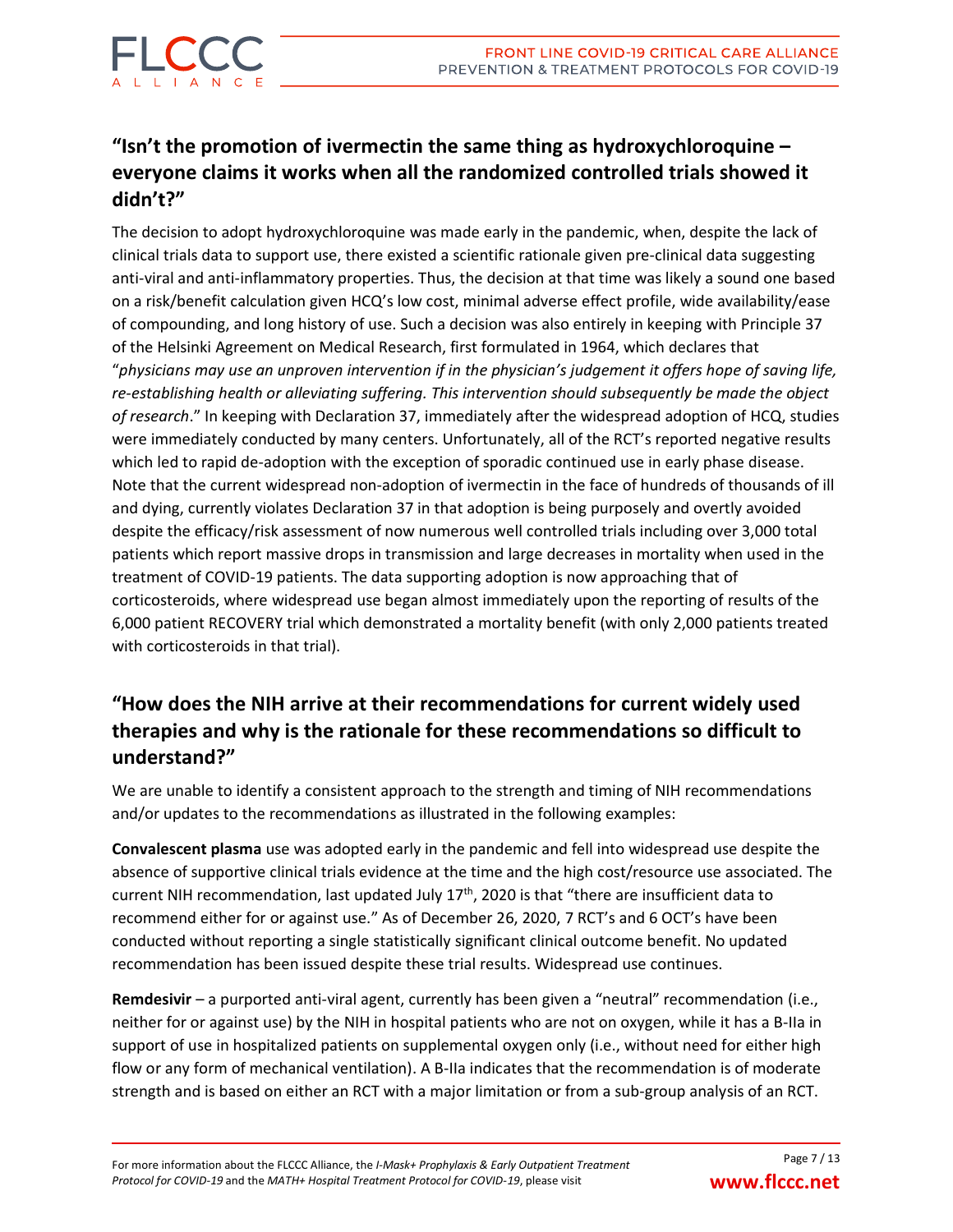The RCT used in support of this recommendation found that in a subgroup or patients that received 5 days of remdesivir, their clinical condition on Day 11 was improved compared to standard care although the sub-group that received 10 days of therapy did not achieve an improved clinical condition on day 11. Note also that remdesivir is high cost (over \$3,000 per dose), requires IV administration, and resulted in a statistically significant increased number of adverse effects. Finally, no RCT has shown remdesivir to reduce the mortality rate of COVID-19 patients and the above NIH recommendation in support of use conflicts with the updated November 20, 2020 recommendation by the WHO against the use of remdesivir in COVID-19, regardless of disease severity, based on findings from their SOLIDARITY trial along with 3 other RCT's including a total of 7,000 patients. Despite this effort by an international guideline development group consisting of 28 clinical care experts, 4 patient-partners and an ethicist, the NIH COVID-19 treatment guideline, last updated December 3, continues to recommend the use of remdesivir in COVID-19.

**Anti-IL-6 therapy (tocilizumab, siltuximab, sarilumab)** – the NIH recommendation, last updated November 3, 2020 is a B-I against use (moderate strength, based on RCT data). Currently, only one RCT has been conducted and was negative, although it was performed prior to recommendations for corticosteroid use, indicating that as a stand-alone immunomodulatory therapy, it appears ineffective. However, a meta-analysis of findings from 16 observational trials including a total of 2,931 patients currently reports statistically significant decreases in mortality when used. Clearly the evidence for use conflicts, suggesting perhaps a "neutral" recommendation more appropriate, but the NIH rating scheme appears to weigh a single RCT over meta-analyses of observational trials in this instance.

**Monoclonal Antibodies** – guidance approach with these novel recombinant human monoclonal antibodies is even more complex/confusing. Currently , they (casirivimab, imdevimab, and bamlanivimab) all have an EUA (emergency authorization for use) by the FDA for patients with mild-tomoderate illness at high risk for progression. This EUA, although specifically stated that it does not constitute FDA approval of these products, appear to give the impression that they are either appropriate for use, or simply can be used as a treatment option. However, the NIH recommendation on these agents, of December 2<sup>nd</sup>, is a "neutral" one, i.e., "at this time, there are insufficient data to recommend either for or against the use of casirivimab plus imdevimab for the treatment of outpatients with mild to moderate COVID-19." We interpret the totality of these actions to mean that these agents are permitted for use, but are not necessarily recommended for use and is thus left to clinician/patient judgement. It should be noted that these actions above were based on a single RCT whose primary endpoint, although a positive one, was the change in nasopharyngeal SARS-COV-2 levels over 7 days, a non-patient centered outcome. The secondary endpoint was a composite need for an ER visit or hospitalization, and although lower in the treated group, both were of low incidence and the data on hospitalization need compared to an ED visit was curiously not provided. Again, no mortality benefit was found with use of these, novel, high-cost agents, both requiring IV administration. However, it appears to have earned what we would interpret as a cautious, weak recommendation for use by our leading governmental health agencies. One clearly positive aspect of this action is the clear attempt to ensure an available option for early treatment with the hopes of preventing hospitalization. We encourage further such efforts, albeit with more effective and more widely available medications like ivermectin, given the numerous RCT's showing less transmission, need for hospitalization, and fatalities.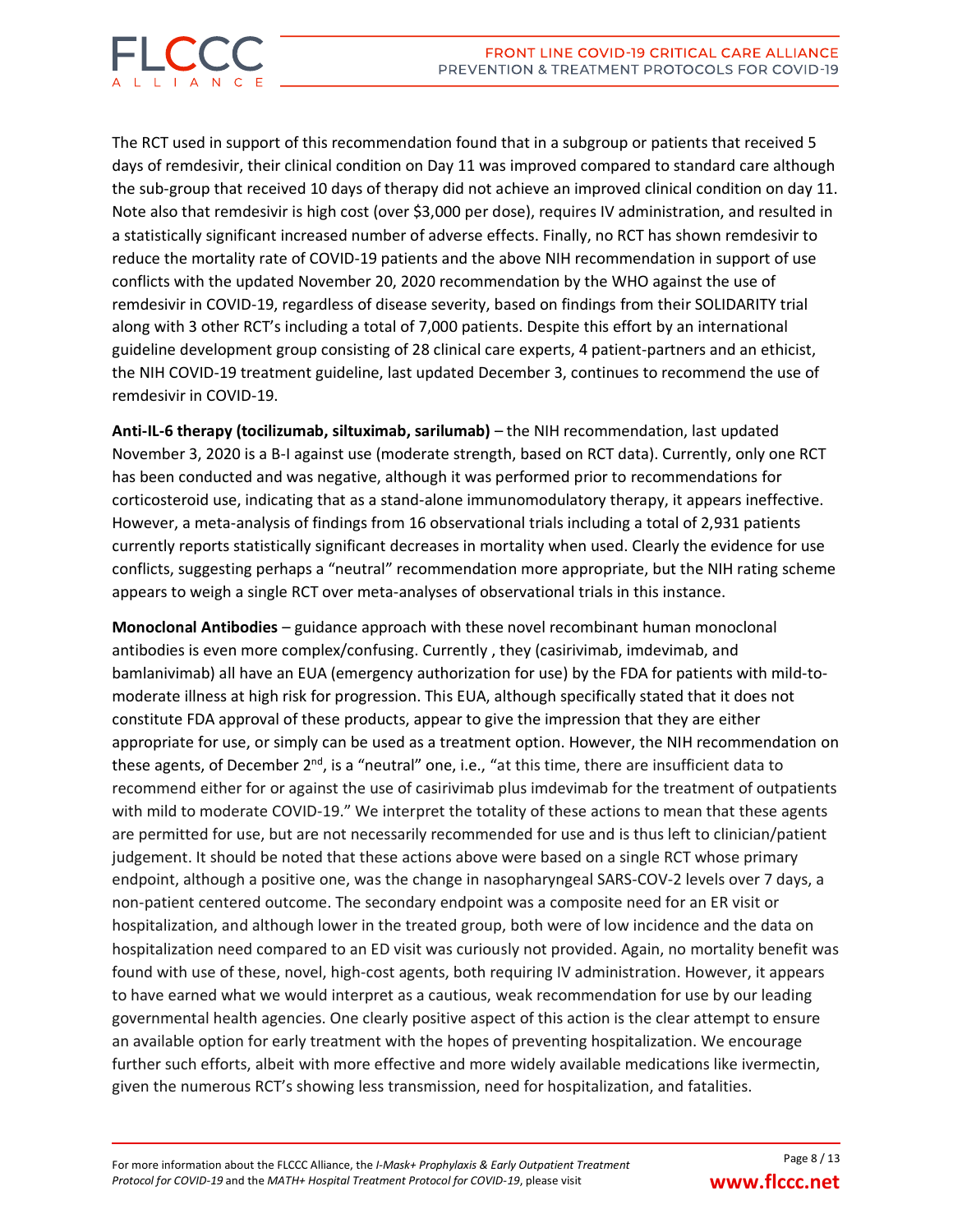

**Ivermectin** – the NIH recommendation, when updated August 27, 2020 was an A-III against use, indicating "strong level", based on "expert opinion" only. This recommendation persisted until after our review manuscript, first available on a pre-print server on November 13, 2020, and Dr. Kory's Senate Testimony on December 8, 2020 brought significant national and international attention to the topic. We were then invited to present our detailed compilation of the existing evidence base to the NIH Guidelines panel on January 6, 2021, in collaboration with the expert consultant to the WHO, Dr. Andrew Hill. Subsequently, on January 14, 2021 the NIH upgraded their recommendation and now considers ivermectin an option for use in COVID-19 — by no longer recommending "against" the use of ivermectin for the treatment of COVID-19. A similar neutral stance applies to monoclonal antibodies and convalescent plasma, both of which are widely used in COVID-19 treatment in the U.S.

However, the FLCCC considers the Panel's unwillingness to provide more specific guidance in support of the use of ivermectin in COVID-19 to be severely out of alignment with the known clinical, epidemiological, and observational data. Our detailed response to the Panel's criticism of the existing evidence base can be found **[here](https://covid19criticalcare.com/flccc-alliance-response-to-the-nih-guideline-committee-recommendation-on-ivermectin-use-in-covid19-2021-01-18/)**.

## **"Doesn't most of the data on ivermectin come primarily from uncontrolled observational trials?"**

- 1) Every observational trial (ignoring the massive case series for a moment) that has studied ivermectin in COVID-19 have matched control groups for comparison, with some controlled using a technique called propensity-matching and with many others using contemporaneous, well-matched control groups of patients who did not receive ivermectin by their treating doctor (one would need a close reading of each study to see how well matched they are).
- 2) Observational controlled trials have historically been shown to reach identical conclusions to randomized controlled trials on average in almost all disease models and treatments studied. This fact has been reported in systematic reviews comparing findings from these trial designs and published in the Cochrane database multiple times. It is a fact and a truth about evidence-based medicine that is both neither taught nor emphasized by most of academia who have recently been described, for this reason, as "RCT fundamentalists." We remind all that observational trials are scientifically valid and should be relied upon, even more so in a pandemic.
- 3) The consistency of findings among the observational and randomized trials of ivermectin is both profound and unique when large numbers of trials have accumulated in the study of a particular medicine. What is most often the case if not the rule, "conflicting results" between trials are typically found, particularly when the medicine is not potent and/or some of the trials are poorly designed. The remarkable consistency the trials studying ivermectin in COVId-19 cannot be overemphasized. That consistency is unique and persuasive given the diverse set of centers and countries and sizes and designs and phases of illness studied in those trials. It was exactly this consistency that first alerted Professor Paul Marik and the FLCCC Alliance to ivermectin's efficacy. That consistency has reliably continued in the face of rapidly increasing numbers of trial results becoming available.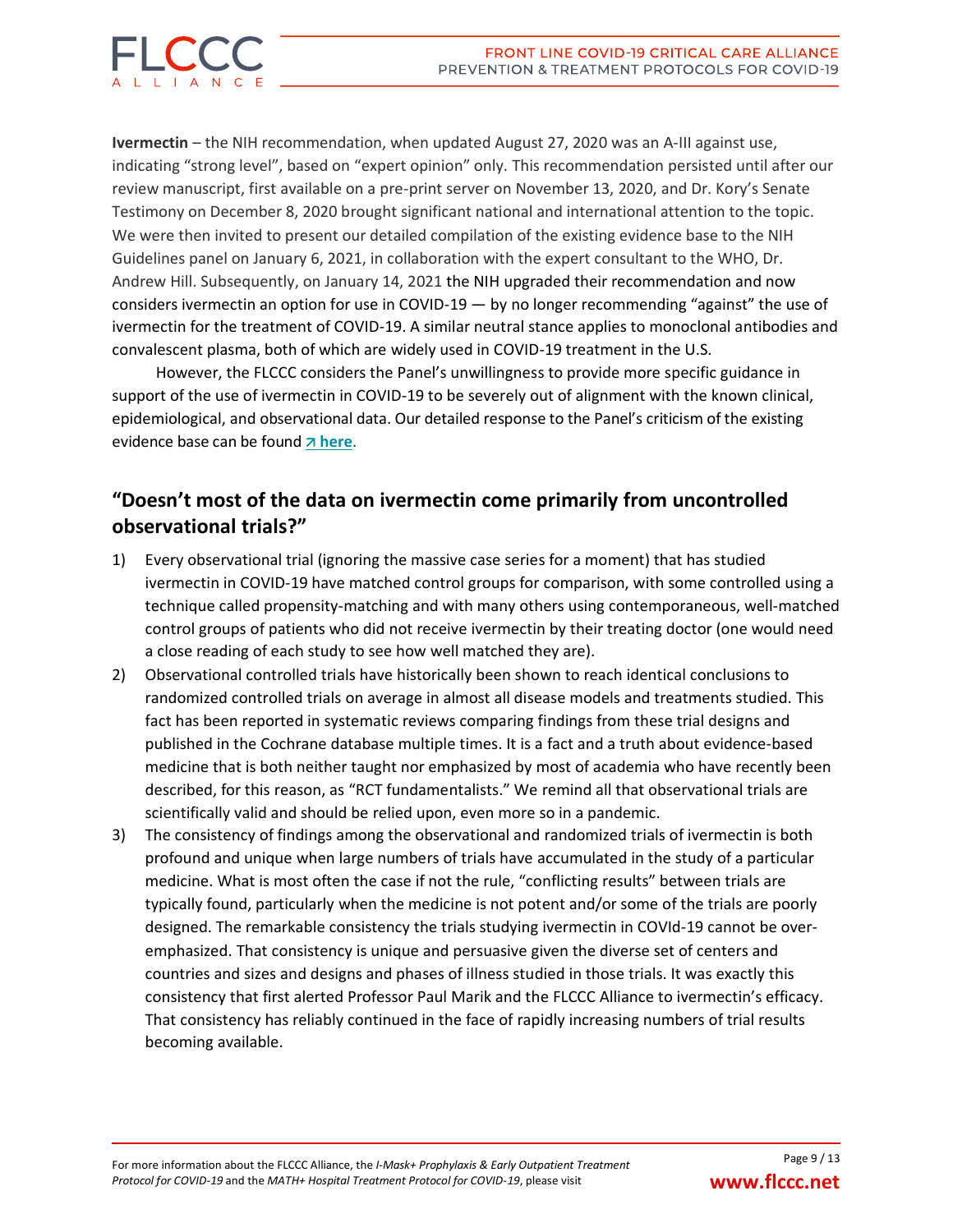

### **"Aren't the majority of the existing studies not yet peer-reviewed?"**

- 1) 14 of the 24 controlled trial results have been peer reviewed, along with 2 of the 5 case series.
- 2) Applying findings from trial manuscripts posted on pre-print servers have been a standard in many of the sciences, including medicine, particularly during the pandemic. Every novel therapeutic that has been widely adopted in medical practice during COVID-19 happened before the peer-reviewed manuscript was available for analysis by the medical community, with the exception of hydroxychloroquine which was initially adopted without any posted or published clinical evidence base. Examples of pre-print adopted therapeutics are remdesivir, corticosteroids, monoclonal antibodies, convalescent plasma and the vaccines. Again, all were widely adopted before succeeding the peerreview process.
- 3) Note that the vaccines represent an even more unique case as inoculations of citizens began even before a pre-print manuscript was made available for wider review by the scientific community. Thus, to dismiss the value of ivermectin study results because only 50% have been published in peer-reviewed journals, would suddenly create a new evidentiary standard at a critical point in the pandemic that willfully ignores both the extreme importance that pre-prints play in the rapid dissemination of medical knowledge as well as the reason for their creation. Peer-review takes months. We do not have months. Thousands are dying every day.

## **"Isn't it a problem that all the trials were done in foreign countries and may not be generalizable to our patients here?"**

Such concerns reflect a surprising degree of ethnocentrism that we believe will lead to further harms against humanity. We cannot deny that these concerns currently present a significant barrier for the evidence compiled in our manuscript to influence practice. We recently learned that a COVID-19 therapeutics committee of a large hospital health care system in the Midwest recently reviewed the existing trials data for ivermectin in November and decided not to recommend ivermectin, with one of the stated reasons being that "many of the studies were performed abroad and are likely not generalizable to our patients". The belief that a potent anti-viral medicine only works in foreigners and not in Americans is ludicrous and deserves no further comment or explanation except to note it as an example of the most extreme skepticism that can be displayed by providers who simply "do not believe" in the efficacy of ivermectin.

### **"Shouldn't we wait until there are more randomized controlled trials?"**

12 of the 24 controlled trials results are prospective and randomized and include over 2,000 patients. Again, note that the RECOVERY trial which made corticosteroids the standard of care in COVID-19 overnight was a randomized controlled trial which included 2,000 patients treated with dexamethasone. Further, the number of patients in the 9 observational controlled trials also total over 4,000 patients. Thus, we now have nearly 7,000 patients and 24 controlled trials of ivermectin in varying sizes and designs and countries, with nearly all resulting in consistent, reproducible, large magnitude, statistically significant findings of efficacy as a prophylactic and in early and late phase disease. Given these marked reductions in transmission, hospitalizations, and death, any further studies using a placebo would be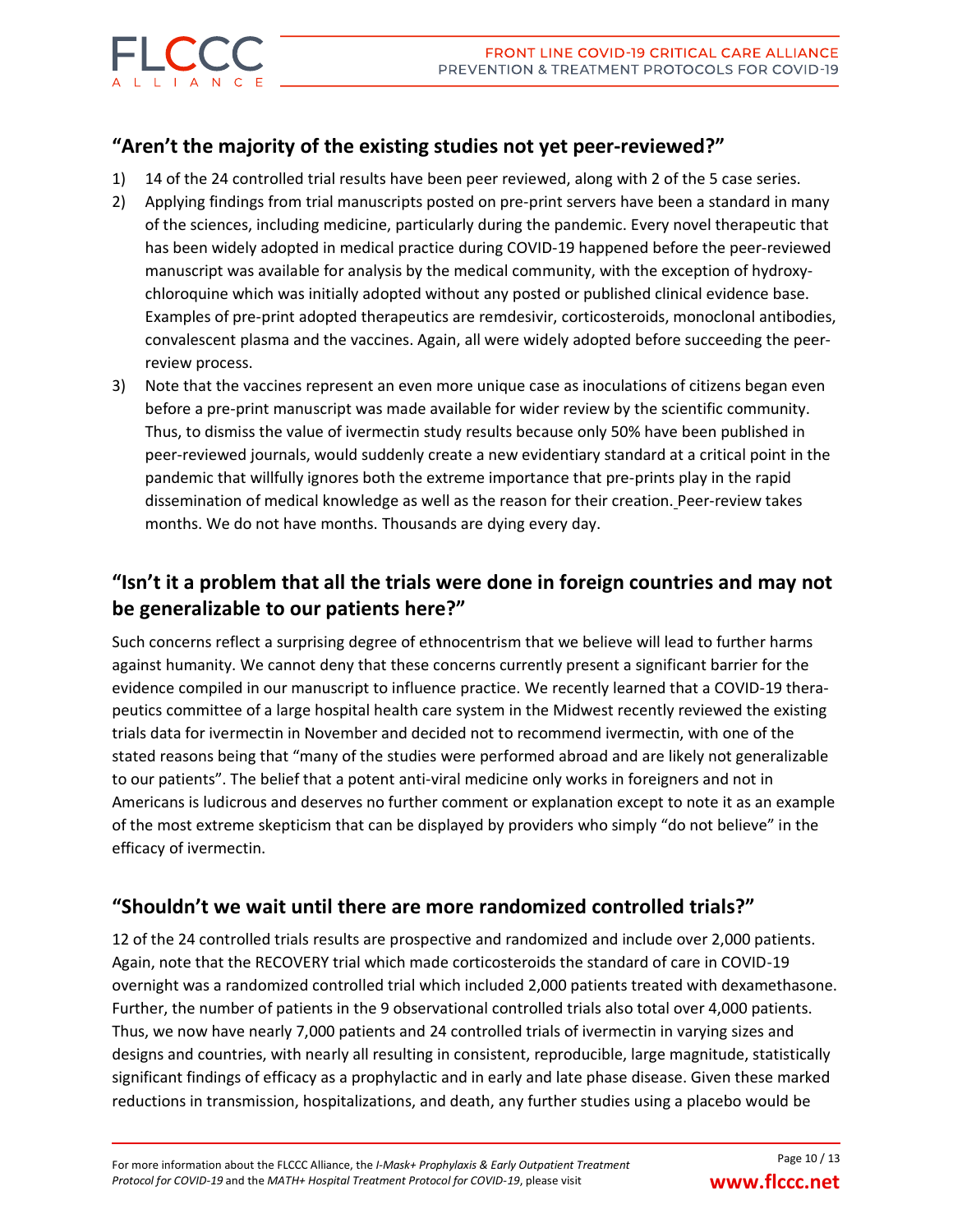

unethical. For any who require more clinical trials data, well-designed observational controlled trials are a perfectly valid alternative and will (and should) be conducted by many, even after adoption as a treatment agent.

# **"The NIH claims that there is 'insufficient evidence' to recommend for or against the use of ivermectin in the treatment of COVID-19"**

The first NIH recommendation, first formulated on August 27, 2020 was inexplicably an A-III against use, indicating "strong level", based on "expert opinion" only. This recommendation persisted until after our review manuscript, first available on a pre-print server on November 13, 2020, and Dr. Kory's Senate Testimony on December 8, 2020 brought significant national and international attention to the topic. We were then invited to present our detailed compilation of the existing evidence base to the NIH Guidelines panel on January 6, 2021, in collaboration with the expert consultant to the WHO, Dr. Andrew Hill. Subsequently, on January 14, 2021 the NIH upgraded their recommendation and now considers ivermectin an option for use in COVID-19 — by no longer recommending "against" the use of ivermectin for the treatment of COVID-19. A similar neutral stance applies to monoclonal antibodies and convalescent plasma, both of which are widely used in COVID-19 treatment in the U.S. The NIH's last update on their recommendation was on February 12, 2021 where they continue to maintain there is "insufficient evidence" to recommend.

However, the FLCCC considers the Panel's unwillingness to provide more specific guidance in support of the use of ivermectin in COVID-19 to be severely out of alignment with the known clinical, epidemiological, and observational data. Our detailed response to the Panel's criticism of the existing evidence base can be reviewed in this FLCCC response letter: [FLCCC Alliance Response to the N.I.H.](https://covid19criticalcare.com/flccc-alliance-response-to-the-nih-guideline-committee-recommendation-on-ivermectin-use-in-covid-2-28-21/)  [Guideline Committee Recommendation on Ivermectin use in COVID-19 dated February 11, 2021](https://covid19criticalcare.com/flccc-alliance-response-to-the-nih-guideline-committee-recommendation-on-ivermectin-use-in-covid-2-28-21/)

# **"Why should we be convinced of findings from non-peer reviewed epidemiologic analyses that do not employ control groups?"**

The epidemiologic data presented in our manuscript essentially provides the strongest level of medical evidence attainable as they consist of findings from what should be considered large, real-world "natural experiments" which spontaneously occurred within many cities and regions of the world when local and regional health ministries decided to initiate widespread ivermectin distribution to their citizen populations. The "control groups" in these natural experiments were the neighboring cities and regions that did not employ widespread ivermectin distribution. In the areas with ivermectin use compared to those without, large and temporally associated decreases in case counts and fatalities were found after the ivermectin distribution began. Again, the magnitude and reproducibility from city to city, region to region and country to country is unassailable. All data were sourced from universally used, publicly available COVID-19 epidemiologic databases. The manuscript by Chamie et al which focuses solely on these data, is currently near submission for publication, and has now been refined and reviewed by scientists and researchers under the direction of a dean at a major medical research university. A number of these scientist researchers have joined as co-authors of this historically important manuscript.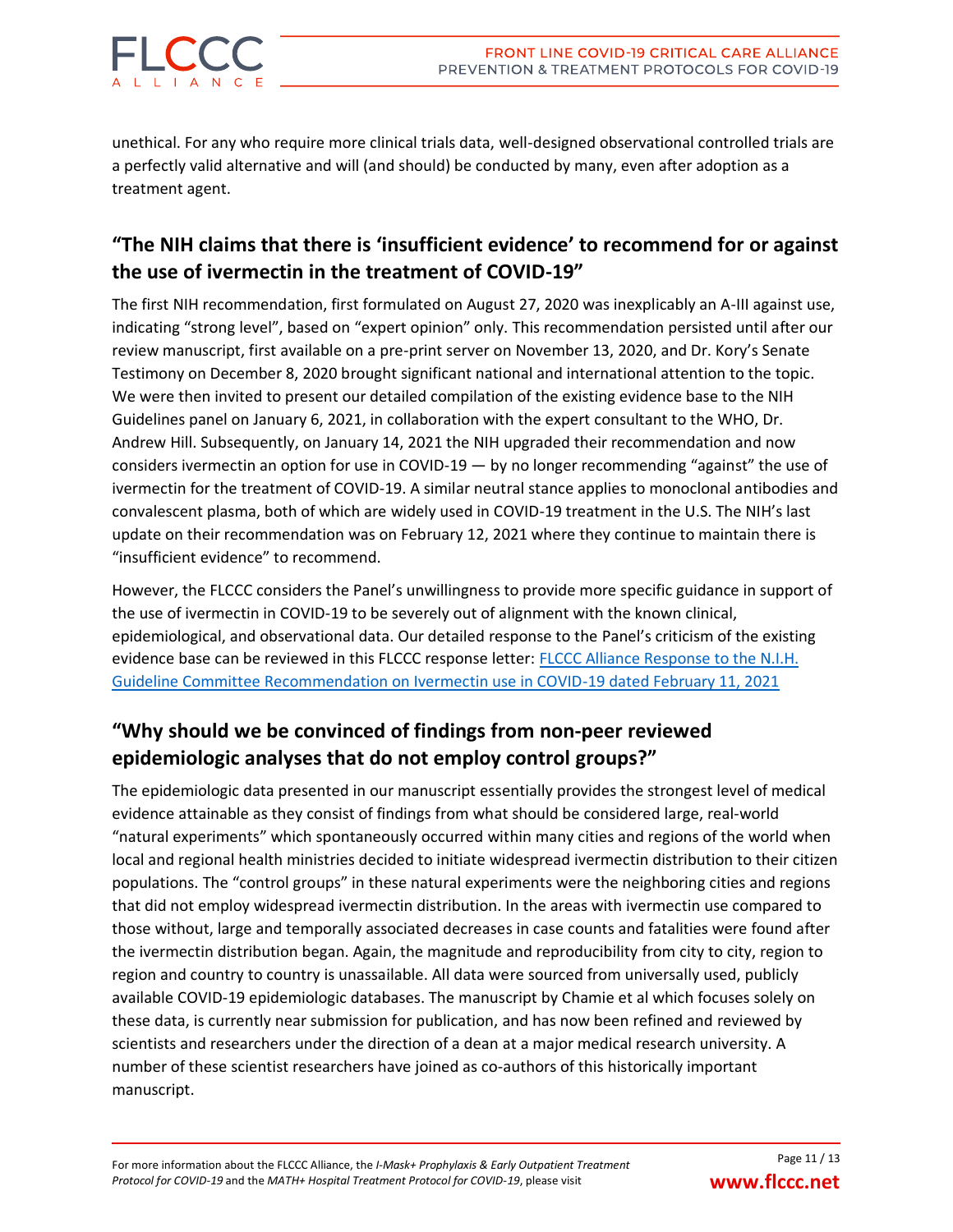# **"Are veterinary ivermectin products considered to be pharmacologically equivalent to human formulations and are these products safe for use?"**

Yes, the ivermectin in both formulations is pharmacologically equivalent, however there is a difference in the amount of impurities contained within each. The human formulations have highly regulated and thus very low levels of impurities. We cannot recommend veterinary formulations given the lack of safety data around their use, however we are also not aware of any associated toxicity.

### **"Is it possible to get an off-label prescription for ivermectin?"**

FDA-approved drugs, like ivermectin, may be prescribed for an unapproved use ("off-label") when the physician believes it to be medically appropriate for their patients. The FDA affords clinicians the freedom to prescribe and treat using medications that they deem to be in the best interest of the patient.

The practice of prescribing drugs "off-label" is so common that 1 out of 5 prescriptions dispensed in the U.S. is for an off-label use. The reason why off-label prescriptions are issued so frequently because there might not be an approved drug to treat a specific disease or medical condition. Also, patients may have tried all approved treatments without seeing any benefits.

- The [NIH COVID-19 Treatment Panel](https://www.covid19treatmentguidelines.nih.gov/introduction/) states that, "Providers can access and prescribe investigational drugs or agents that are approved or licensed for other indications through various mechanisms, including Emergency Use Authorizations (EUAs), Emergency Investigational New Drug (EIND) applications, compassionate use or expanded access programs with drug manufacturers, and/or **off-label use**."
- The panel also recommends that promising, unapproved, or unlicensed treatments for COVID-19 be studied in well-designed, controlled clinical trials. This includes drugs that have been approved or licensed for other indications. It is important to note that there have been multiple published, peer-reviewed controlled clinical trials throughout the world that point to the efficacy of ivermectin in the prevention and treatment of COVID-19.
- **The panel also stipulates that the treatment recommendations in their guidelines are not** mandates; but rather that "the choice of what to do or not to do for an individual patient is ultimately decided by the patient and their provider."

Good medical practice and the best interests of the patient require that physicians use legally available drugs, biologics and devices according to their best knowledge and judgement. Doctors may prescribe what they wish as long as they believe themselves to be well-informed and basing their decision on sound medical evidence. It should be noted, however, that individual institutions may set their own standards for off-label prescriptions if they so choose.

To read more about off-label prescriptions, [click here.](https://www.fda.gov/patients/learn-about-expanded-access-and-other-treatment-options/understanding-unapproved-use-approved-drugs-label)